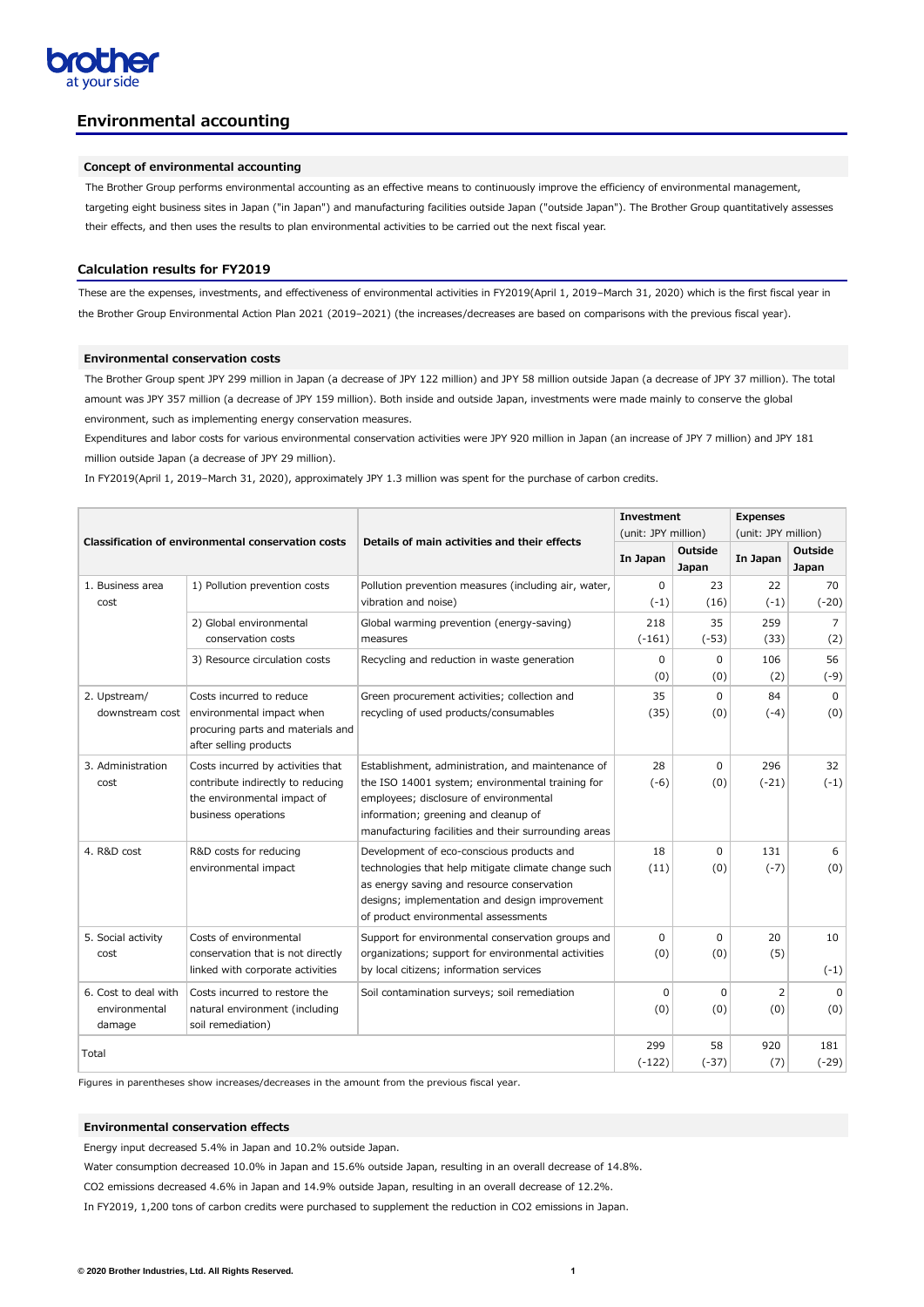

|                                    | Content of environmental conservation effects                      | Classification of index to measure environmental conservation effects | In<br><b>Japan</b>                                                                                              | <b>Outside</b><br>Japan |                         |
|------------------------------------|--------------------------------------------------------------------|-----------------------------------------------------------------------|-----------------------------------------------------------------------------------------------------------------|-------------------------|-------------------------|
| Effects resulting<br>from business | Effects related to resource input<br>into business operations      | Energy input                                                          | (kL: converted into crude oil quantity)                                                                         | 9,849<br>$(-557)$       | 24,214<br>$(-2, 746)$   |
| area cost                          |                                                                    | Water input                                                           | m <sup>3</sup>                                                                                                  | 83,049<br>(-9,216)      | 504,594<br>$(-93, 124)$ |
|                                    | Effects related to environmental<br>impact and waste released from | Release into the atmosphere<br>from energy use                        | $CO2$ (t-CO <sub>2</sub> /year) $*$ from energy use<br>Based on the emission factors of international standards | 20,434<br>$(-991)$      | 50,777<br>$(-8, 872)$   |
|                                    | business operations                                                |                                                                       | $NOx$ (kg/year)                                                                                                 | 2,165<br>$(-151)$       | 3,789<br>$(-1, 178)$    |
|                                    |                                                                    |                                                                       | $SOx$ (kg/year)                                                                                                 | 11<br>(0)               | 73<br>$(-20)$           |
|                                    |                                                                    | Generation of waste                                                   | Generation of waste                                                                                             | 1,658<br>$(-104)$       | 7,936<br>$(-747)$       |
|                                    |                                                                    |                                                                       | Landfill waste (t)                                                                                              | 0<br>(0)                | 110<br>$(-25)$          |

\*: Since FY2016 (April 1, 2016-March 31, 2017), the CO<sub>2</sub> emissions from energy use have been calculated based on the emission factors of the international standards. For electricity, emission factors of respective countries released by the International Energy Agency (IEA) are used. For fuel, emission factors of respective countries released by the GHG Protocol are used. The values calculated using the conventional emission factors are also indicated for reference. The values calculated based on the international standards have been increased by more than 40% compared to the conventional values.

Figures in parentheses show increases/decreases in the amount from the previous fiscal year.

# **Economic effects derived from environmental conservation measures\***

The main economic effects were reduction in waste treatment costs due to resource saving and recycling in Japan, and reduction in energy cost due to energy conservation measures and operating income from the recycling of waste outside Japan.

Technology (Shenzhen) Ltd., Brother Industries (Shenzhen), Ltd.\*<sup>2</sup> Brother Industries (Vietnam) Ltd., Brother Industries Saigon, Ltd., Brother Machinery Vietnam Co., Ltd., and Brother Industries (Philippines), Inc.

| <b>Content of economic effects</b> |                                                                                             | In Japan            | Outside Japan       |  |  |  |
|------------------------------------|---------------------------------------------------------------------------------------------|---------------------|---------------------|--|--|--|
|                                    |                                                                                             | (unit: JPY million) | (unit: JPY million) |  |  |  |
| Income                             | Operating income from recycling of waste generated from main business operations            | 2.8                 | 58.6                |  |  |  |
|                                    |                                                                                             | $(-2.0)$            | $(-5.0)$            |  |  |  |
| Cost reduction                     | Reduction in energy cost by energy saving                                                   | 11.4                | 90.1                |  |  |  |
|                                    |                                                                                             | (0.1)               | (2.1)               |  |  |  |
|                                    | Reduction in waste treatment cost due to resource conservation and recycling                | 32.1                | 87.5                |  |  |  |
|                                    |                                                                                             | $(-3.6)$            | $(-18.7)$           |  |  |  |
| Other                              | Publicity effects, such as newspaper reporting, calculated in terms of advertising expenses | 4.7                 | 0.2                 |  |  |  |
|                                    |                                                                                             | (2.1)               | $(-0.1)$            |  |  |  |
|                                    |                                                                                             | 51.0                | 236.4               |  |  |  |
| Total                              |                                                                                             | $(-3.4)$            | $(-21.7)$           |  |  |  |

Figures in parentheses show increases/decreases in the amount from the previous fiscal year.

\*: Economic effects derived from environmental conservation measures are those that can be calculated in monetary terms from among the effects derived from the environmental conservation activities. Effects that cannot be calculated based on solid grounds (i.e., assumed effects and accidental effects) are not calculated.

### **Scope of aggregation**

Eight business sites in Japan (head office of Brother Industries, Ltd., Mizuho Manufacturing Facility, Hoshizaki Manufacturing Facility, Minato Manufacturing Facility, Momozono Manufacturing Facility, Kariya Manufacturing Facility, Research & Development Center, Logistics Center\*<sup>1</sup>), Brother Industries (U.K.) Ltd., Brother Industries (Slovakia) s.r.o., Taiwan Brother Industries, Ltd., Zhuhai Brother Industries, Co., Ltd., Brother Machinery Xian Co., Ltd., Brother

\*1: For Logistics Center, only "Environmental conservation effects" was aggregated.

\*2: Current Brother Technology (Shenzhen), Ltd.